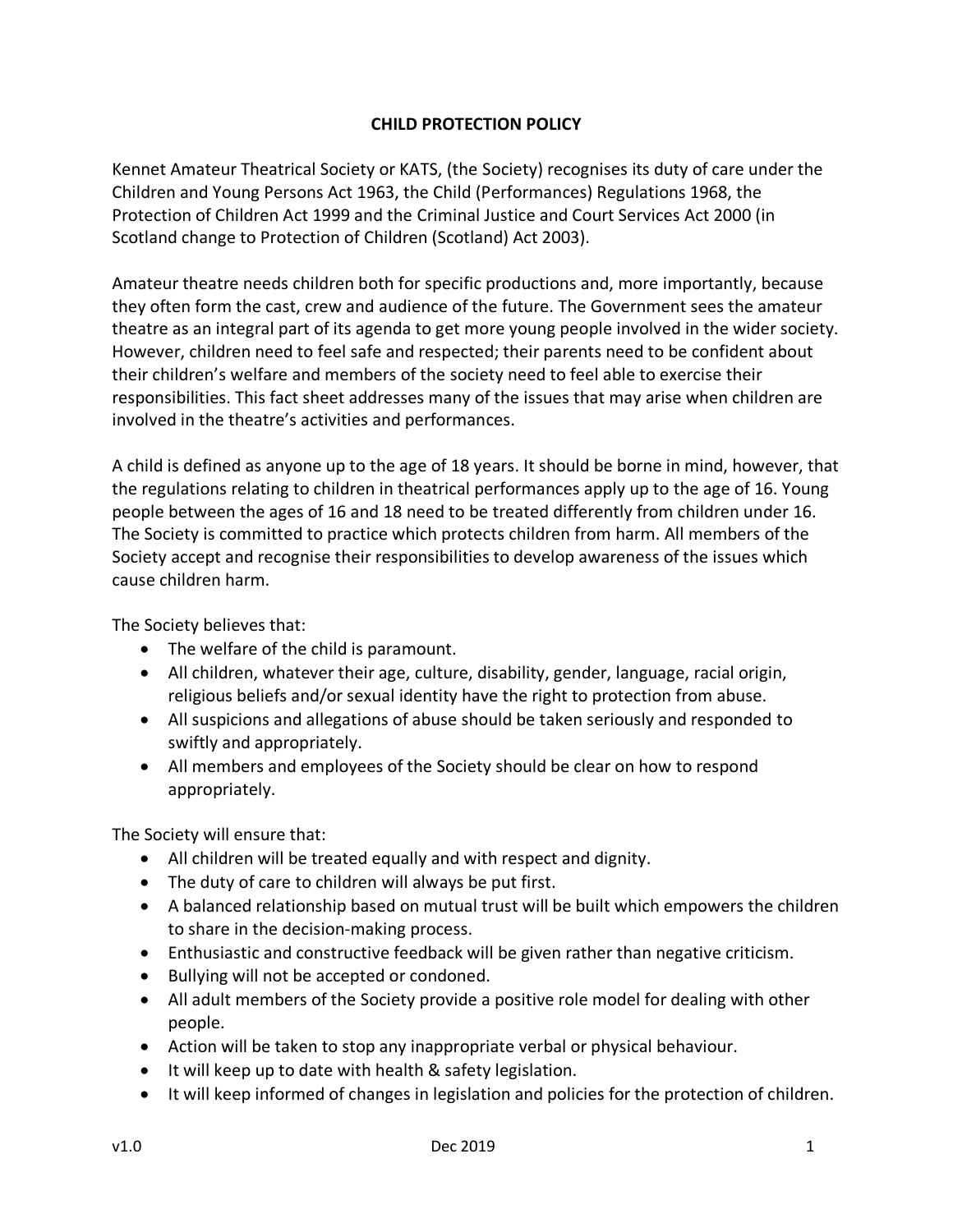- It will undertake relevant development and training.
- It will hold a register of every child involved with the Society and will retain a contact name and number close at hand in case of emergencies.

The Society has child protection procedures which accompany this policy.

This policy will be regularly monitored by the Executive Committee of the Society and will be subject to annual review.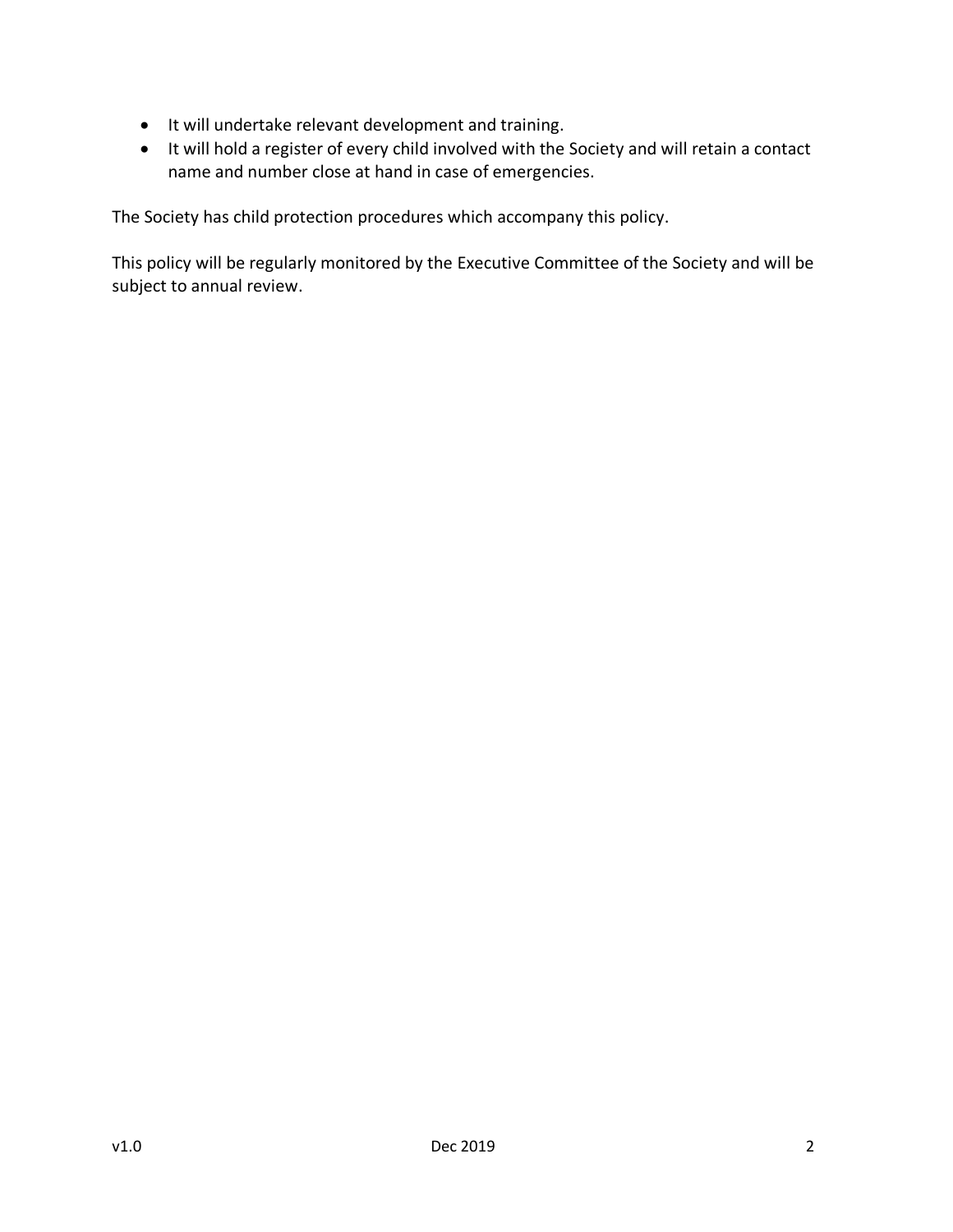## CHILD PROTECTION PROCEDURES

#### Responsibilities of the Society

At the outset of any production involving children the Society will:

- Undertake a risk assessment and monitor risk throughout the production process.
- Identify at the outset the person with designated responsibility for child protection.
- Engage in effective recruitment of chaperones and other individuals with responsibility for children, including appropriate vetting (if necessary, in consultation with the local education authority).
- Ensure that children are supervised at all times.
- Know how to get in touch with the local authority social services, in case it needs to report a concern.

#### *Parents*

The Society believes it to be important that there is a partnership between parents and the Society. Parents are encouraged to be involved in the activities of the Society and to share responsibility for the care of children. All parents will be given a copy the Society's Child Protection Policy and procedures. All parents have the responsibility to collect (or arrange collection of) their children after rehearsals or performances. It is NOT the responsibility of the Society to take children home.

## *Unsupervised Contact*

The Society will attempt to ensure that no adult has unsupervised contact with children.

If possible, there will always be two adults in the room when working with children.

If unsupervised contact is unavoidable, steps will be taken to minimize risk. For example, work will be carried out in a public area, or in a designated room with a door open.

If it is predicted that an individual is likely to require unsupervised contact with children, he or she may be required to obtain a criminal record disclosure.

#### *Physical Contact*

Adults will only touch children when it is absolutely necessary in relation to the particular activity. Adults will seek the consent of the child prior to any physical contact and the purpose of the contact shall be made clear.

#### *Managing sensitive information*

Permission will be sought from the parents for use of photographic material featuring children for promotional or other purposes.

The Society's web-based materials and activities will be carefully monitored for inappropriate use. The Society will ensure confidentiality in order to protect the rights of its members, including the safe handling, storage and disposal of any sensitive information such as criminal record disclosures.

*Suspicion of abuse*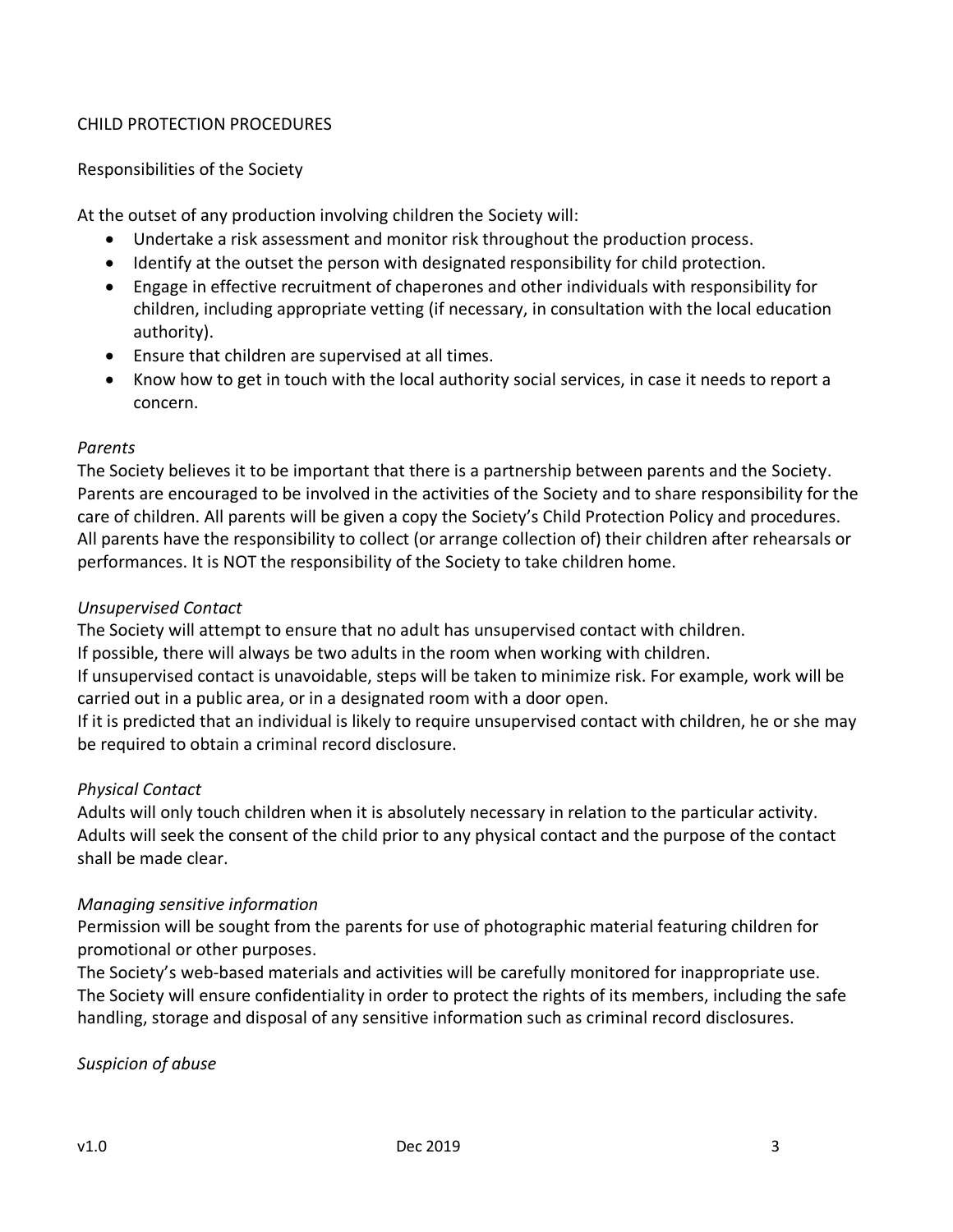If you see or suspect abuse of a child while in the care of the Society, please make this known to the chaperone. If you suspect that the chaperone is the source of the problem, you should make your concerns known to the Chair of the Executive Committee.

Please make a note for your own records of what you witnessed as well as your response, in case there is follow-up in which you are involved.

If a serious allegation is made against any member of the Society, chaperone, venue staff etc., that individual will be suspended immediately until the investigation is concluded. The individual will be excluded from the theatre, rehearsal rooms etc. and will not have any unsupervised contact with any other children in the production.

# *Disclosure of abuse*

If a child confides in you that abuse has taken place:

- Remain calm and in control but do not delay in taking action.
- Listen carefully to what has been said. Allow the child to tell you at their own pace and ask questions only for clarification. Don't ask questions that suggest a particular answer.
- Don't promise to keep it a secret. Use the first opportunity you have to share the information with the person with responsibility for child protection. Make it clear to the child that you will need to share this information with others. Make it clear that you will only tell the people who need to know and who should be able to help.
- Reassure the child that 'they did the right thing' in telling someone.
- Tell the child what you are going to do next.

#### *Recording*

In all situations, including those in which the cause of concern arises from a disclosure made in confidence, the details of an allegation or reported incident will be recorded, regardless of whether or not the concerns have been shared with a statutory child protection agency.

An accurate note shall be made of the date and time of the incident or disclosure, the parties involved, what was said or done and by whom, any action taken to investigate the matter, any further action taken e.g. suspension of an individual, where relevant the reasons why the matter was not referred to a statutory agency, and the name of the persons reporting and to whom it was reported.

The record will be stored securely and shared only with those who need to know about the incident or allegation.

# *Accidents*

To avoid accidents, chaperones and children will be advised of "house rules" regarding health and safety and will be notified of areas that are out of bounds. Children will be advised of the clothing and footwear appropriate to the work that will be undertaken.

If a child is injured while in the care of the Society, a designated first-aider will administer first aid and the injury will be recorded by the Society. This record will be countersigned by the person with responsibility for child protection.

If a child joins the production with an obvious physical injury a record of this will be made by the Society. This record will be countersigned by the person with responsibility for child protection. This record can be useful if a formal allegation is made later and will also be a record that the child did not sustain the injury while participating in the production.